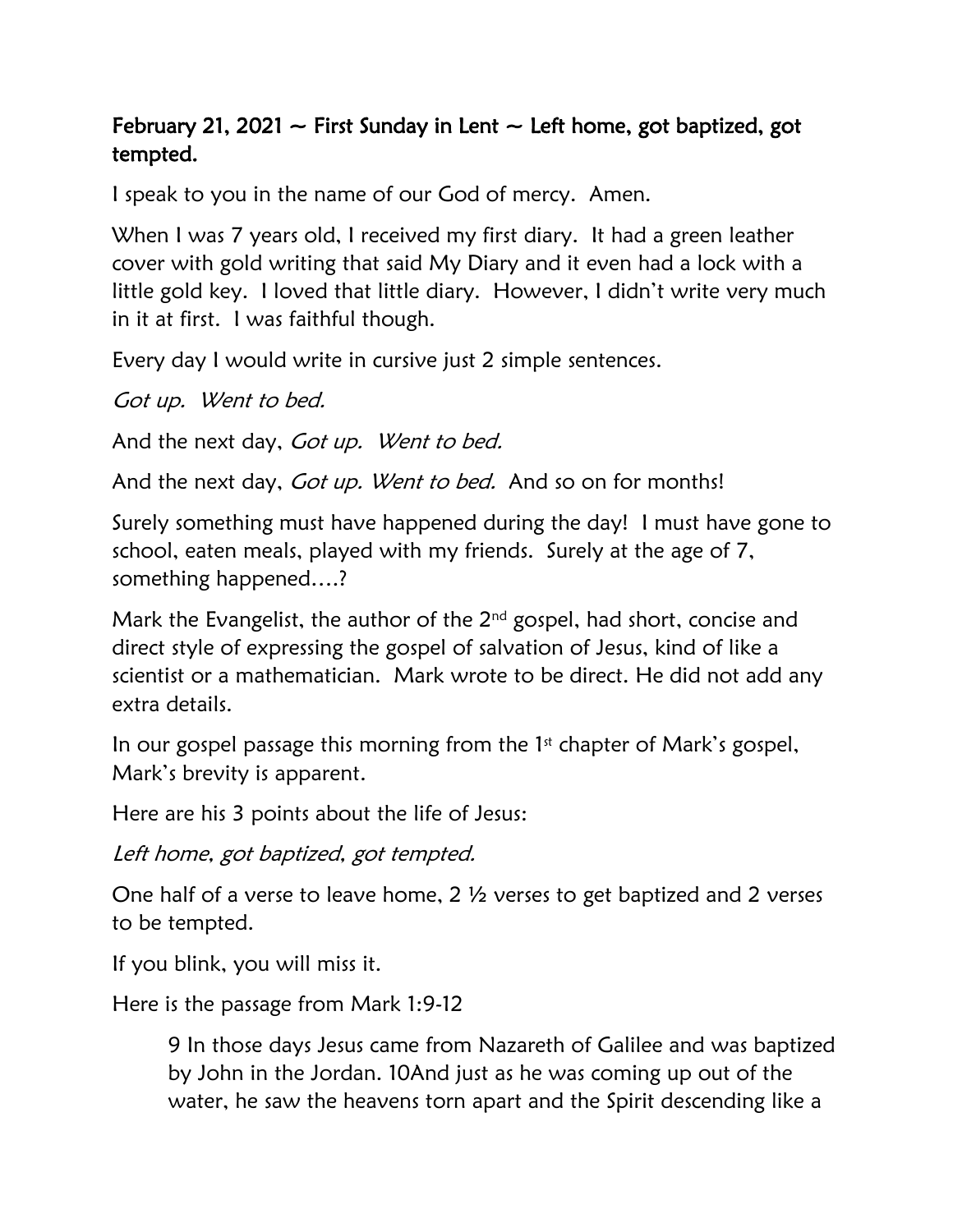dove on him. 11And a voice came from heaven, 'You are my Son, the Beloved[;\\*](javascript:void(0);) with you I am well pleased.'

12 And the Spirit immediately drove him out into the wilderness. 13He was in the wilderness for forty days, tempted by Satan; and he was with the wild beasts; and the angels waited on him.

No details are given. No mention of how Satan tempted Jesus that we read about in Matthew and in Luke. However, only Mark mentions the wild beasts and we do not know if Jesus was at peace with the wild animals or if they were part of the frightening aspects of the wilderness. There is no mention by Mark of fasting but we do know that the angels served him.

The length of the temptation is important to pay attention to  $\sim$  40 days! The 40 days is significant as the Hebrews wandered in the wilderness for 40 years. The flood lasted for 40 days and 40 nights (Genesis 8:6). Moses spent 40 days and 40 nights with God on Mt. Sinai (Exodus 34:28). The prophet Elijah fled for 40 days and 40 nights (1 Kings 19:8) to Mt. Horeb.

There are spiritual blessings that follow these tough experiences. God gave a new covenant with Noah. That is our Old Testament reading for today, the first Sunday in Lent.

I have set my bow (rainbow) in the clouds and it shall be a sign of the covenant between me and the earth. Genesis 9:13

Moses received the 10 Commandments and God spoke to Elijah.

And the power of 40 days continues on after the resurrection. The risen Christ spent 40 days until he ascended into heaven teaching the good news of our salvation. And then we had the outpouring of the Spirit on Pentecost.

And what drove Jesus into the wilderness? It was the Spirit of God. That is why we let God drive us into our own Lenten wilderness. We let God guide and direct our spiritual disciplines.

What happens after Jesus ends his 40 days of temptation in the wilderness? He proclaims the good news of God. He asks us to "repent and believe in the good news.' (Mark 1:15)